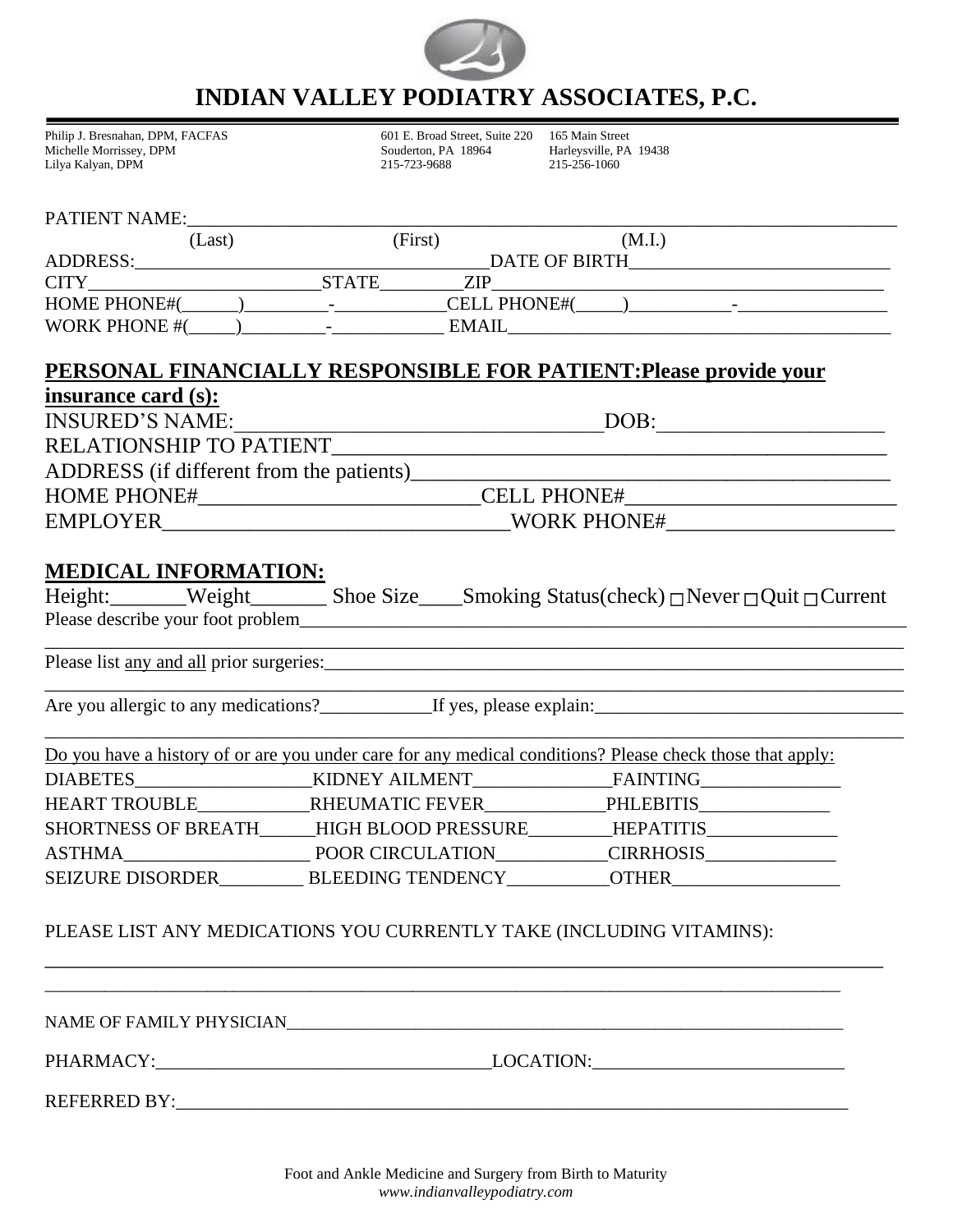# **PATIENT'S INSURANCE AUTHORIZATION**

I Hereby authorize the processing of the medical insurance either by electronic or manual method by the listed provider below. My signature authorizes payment of all major-medical and/or surgical benefits to which I am entitled from the listed insurer below to pay the listed provider assignee. I further authorize the assignee to release all medical and/or insurance claim information necessary to secure the payment(s). I recognize my financial obligation of any co-insurance or deductible, and non-covered services that may be required. This agreement will remain in effect until revoked by me in writing. A copy of this document is considered as valid as the original.

Patient's Name (please print)

Patient's Signature

Today's Date

Indian Valley Podiatry Associates, P.C. 601 East Broad Street, Suite 220 Souderton, PA 18964 (215)723-9688

165 Main Street Harleysville, PA 19438 (215)256-1060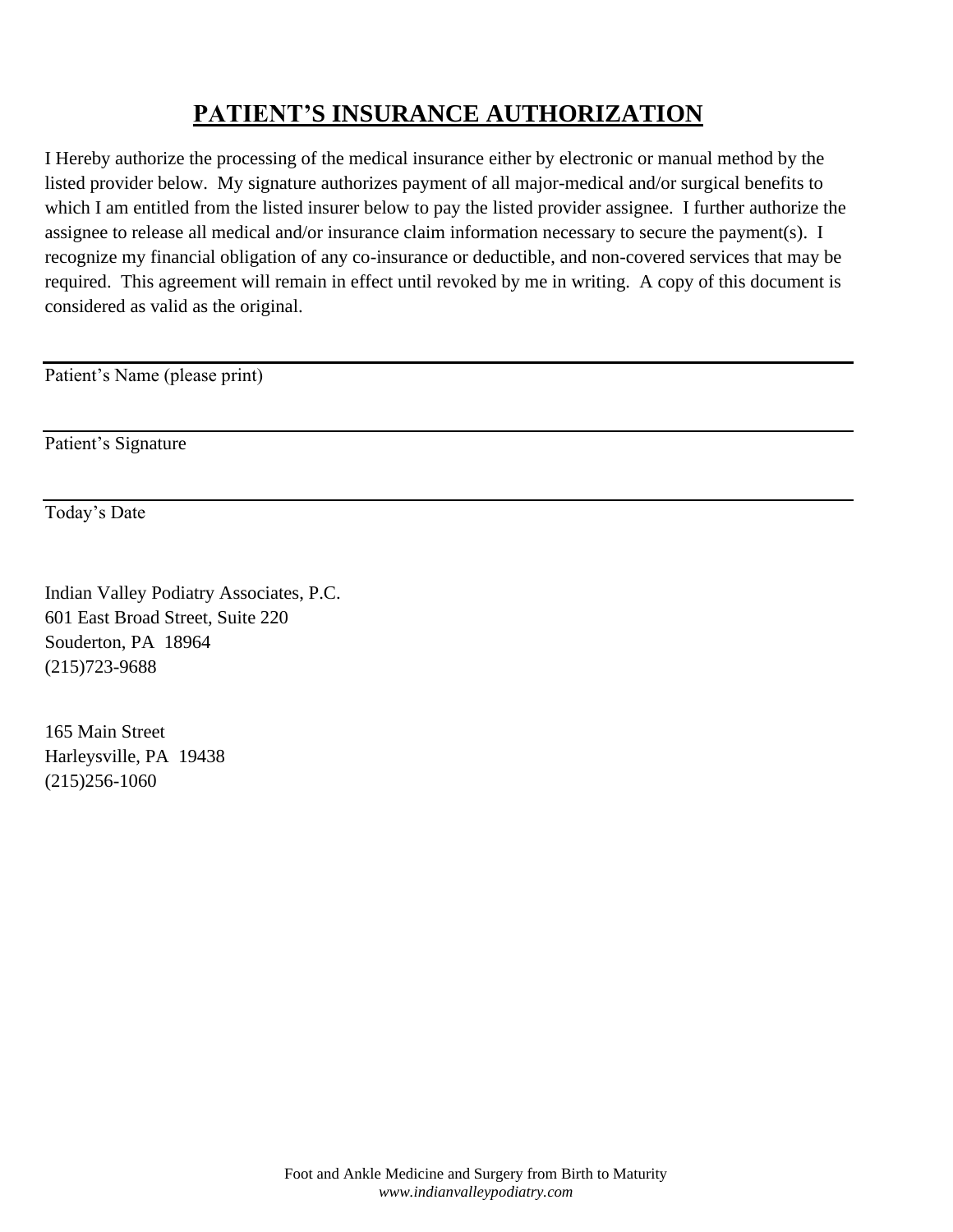

**INDIAN VALLEY PODIATRY ASSOCIATES, P.C.**

Philip J. Bresnahan, DPM, FACFAS 601 E. Broad Street, Suite 220 165 Main Street Michelle Morrissey, DPM Souderton, PA 18964 Harleysville, PA 19438<br>
Liliya Kalyan, D.P.M. 215-723-9688 215-723-9688 215-723-968 Liliya Kalyan, D.P.M.

## **Acknowledgment of Receipt of Notice**

| Name of Patient (please print)                                             | Patient's Date of Birth                                                           |  |
|----------------------------------------------------------------------------|-----------------------------------------------------------------------------------|--|
| Signature of patient or personal representative Today's Date               |                                                                                   |  |
| If signed by a personal representative, please complete information below: |                                                                                   |  |
| Name of personal representative                                            | Relationship to patient<br>-----------------------------                          |  |
| Do you give us permission to leave information on your answering machine?  |                                                                                   |  |
| If Yes, please fill in below.                                              |                                                                                   |  |
| <b>Telephone Number Telephone Number</b>                                   |                                                                                   |  |
|                                                                            |                                                                                   |  |
| Do you give us permission to leave a message on your voice mail?           |                                                                                   |  |
|                                                                            |                                                                                   |  |
| sibling, or personal representative? If yes, please fill in below.         | Do you give us permission to release your medical information to a spouse, child, |  |
| Name                                                                       | Relationship to patient                                                           |  |
|                                                                            | Today's Date____________________                                                  |  |
| <b>Signature of Patient</b>                                                |                                                                                   |  |

**NOTE: IT IS THE PATIENT' RESPONSIBILITY TO KEEP THIS INFORMATION CURRENT**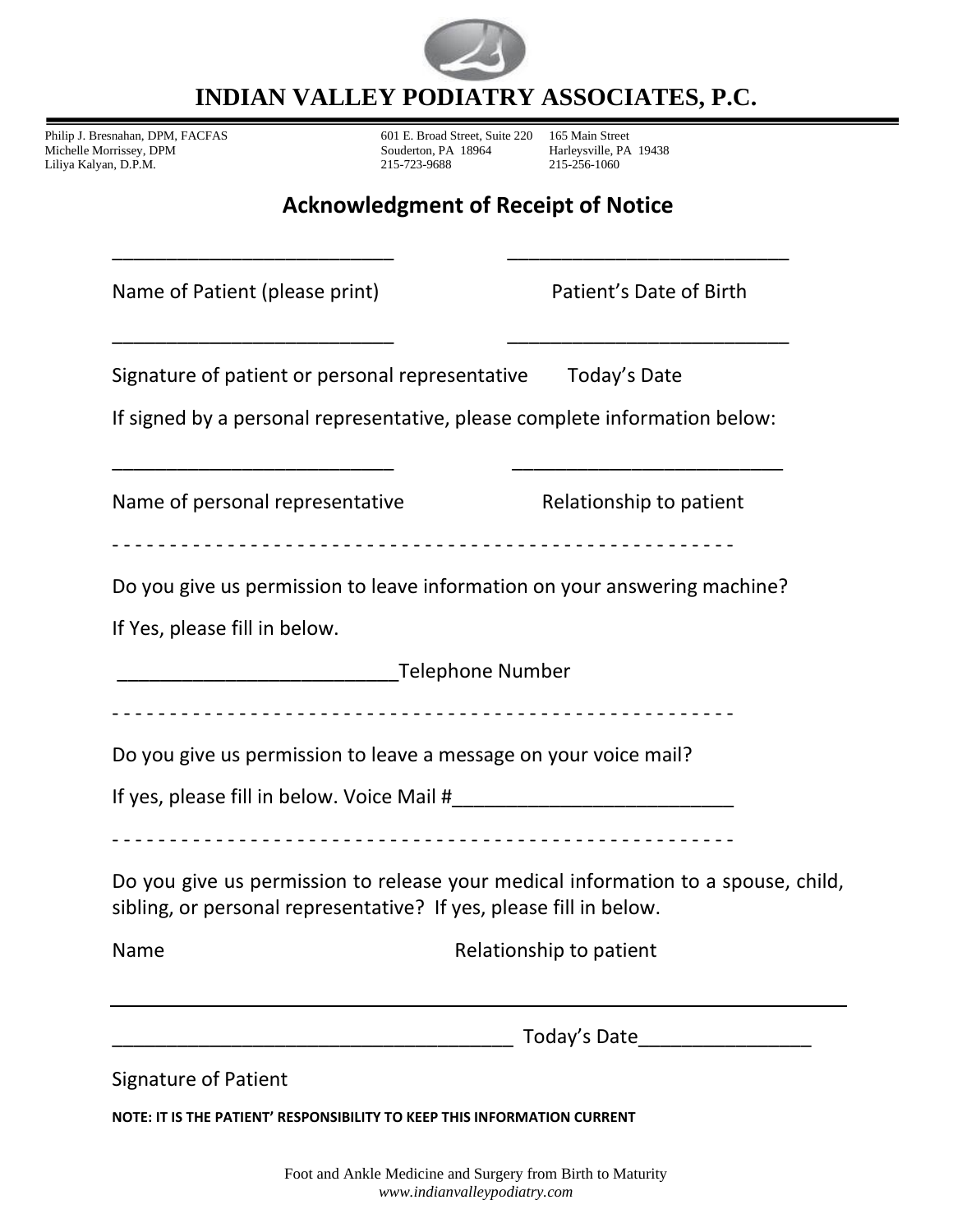

### **INDIAN VALLEY PODIATRY ASSOCIATES, P.C.**

Philip J. Bresnahan, DPM, FACFAS 601 E. Broad Street, Suite 220 165 Main Street Michelle Morrissey, DPM Souderton, PA 18964 Harleysville, PA 19438 Lilya Kalyan, DPM 215-723-9688 215-256-1060

When seeking medical treatment, patients for their own well being, not only need to understand their medical condition, but also their financial responsibility. We are here to aid in your financial claim processing, but ultimately the patient's responsibility for outstanding balances are due to the medical care they receive.

We thank you in advance for taking the time to review these policies and appreciate your compliance and cooperation.

Please feel free to discuss any concerns or questions you may have with our billing staff.

#### **Things to bring with you to your vist:**

- Health Insurance Card (will be checked at every visit)
- Driver's License
- Method of payment for your convenience we accept cash, check, debit, and credit cards. The credit cards we accept are Visa and Mastercard.

#### **Patient out of pocket expenses:**

- We are obligated to collect the co-pay at the time of your visit. This is a requirement of your insurance plan. Remember to stop at the front desk each visit to pay your co-pay.
- All payments are due at the time of service.
- For self pay, deductible, or other large amounts, we offer credit cards and monthly payments plans for your convenience. Monthly payment plan must be arranged with the Office Manager.

#### **Full Pay**

- We offer a reasonable discount for cash pay/fee for service patients who have NO health insurance coverage.
- Payment in full is expected at the time of visit unless prior arrangements have been made with the Office Manager.
- We understand that you may be applying for Medical Assistance to help defray these costs. We will expect monthly payments on your account until you can prove you have been enrolled for coverage with MA. Any monies collected for services rendered after your eligibility date will be refunded. You are responsible for informing us when you become active with MA.

#### **HMO Plans:**

- You must obtain a valid referral prior to being seen. This is a requirement of your insurance plan.
- If you do not have a referral at the time of your visit, you will be asked to sign a waiver stating you are aware that you are responsible for payment upon check out on that day or you will need to reschedule your appointment.

#### **Litigation cases:**

We do not get involved with any litigation accounts, disputed work comp cases, divorce decrees or auto accidents. You will be 100% responsible for any balances due.

#### **Returned checks:**

- There is a \$25.00 fee for all returned checks, in addition to any bank charges.
- Payments after a returned check are cash or credit card only.

#### **Oustanding balances/Collections:**

- Prior to providing additional services to you, payment in full of total outstanding balances will be required.
- Patient's with two or more delinquent accounts, or delinquent accounts greater than \$500.00, may be discharged from the practice.
- Billing statements will be mailed for balances that are denied or deemed patient responsibility. Payment is expected within three weeks of the billing date. If no payment has been received a second statement will be sent. In the event a third statement is required, additional collection steps will be taken. Your failure to make payment may result in your account being turned over to a third party collection agency who reports to the credit bureau.